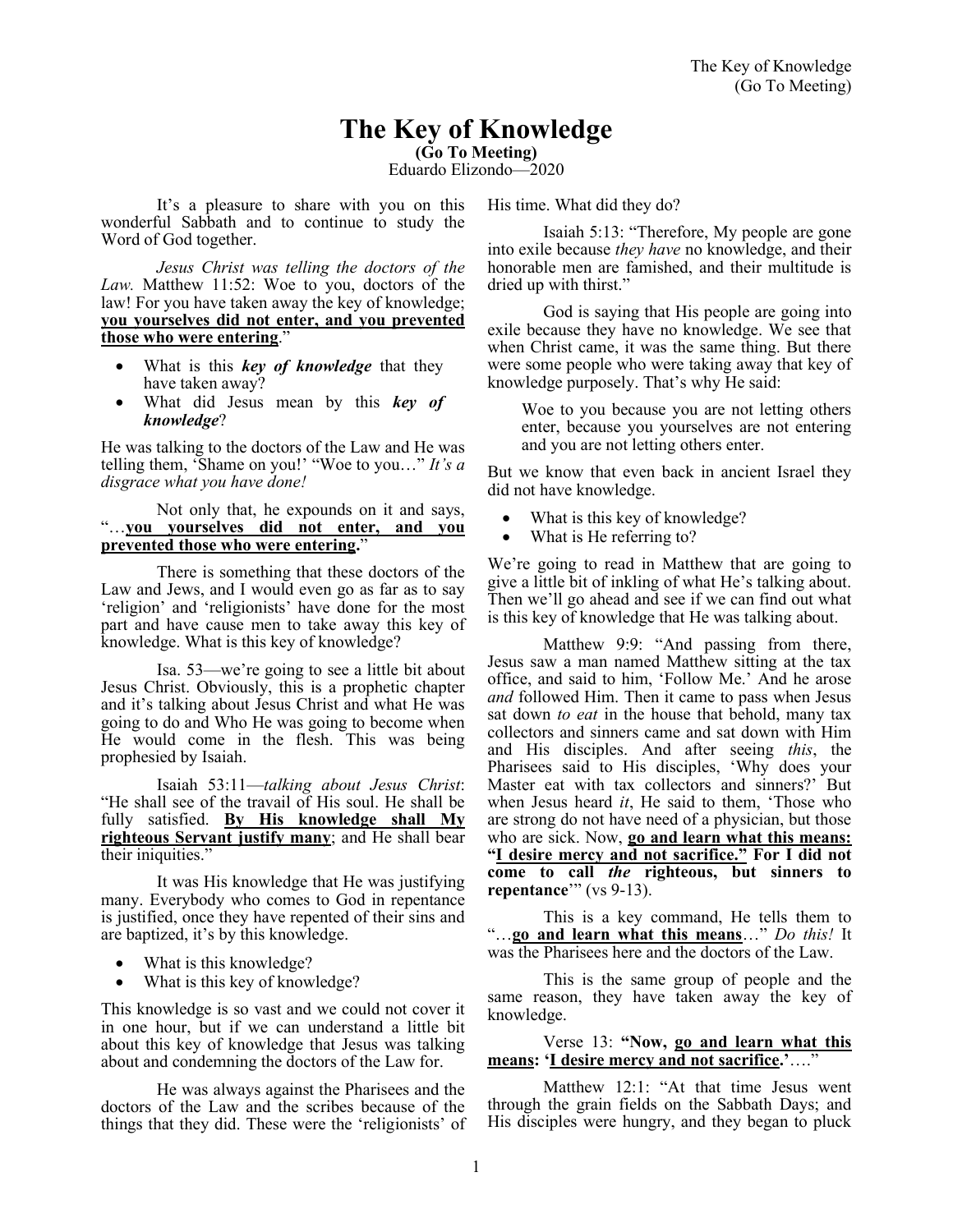the heads of grain and to eat *them*. But after seeing *this*, the Pharisees said to Him, 'Behold, Your disciples are doing what is not lawful to do on *the* Sabbath'" (vs  $1-2$ ).

Who? *The doctors of the Law, the Pharisees and scribes,* those who set themselves up in the position and they were *telling people what is lawful and what is not lawful to do on the Sabbath!* Notice Jesus' response:

Verse 3: "But He said to them, 'Have you not read... [pointing back to the Word of God[] …what David did when he himself and those with him were hungry? How he went into the house of God and he ate the loaves of showbread, which it was not lawful for him to eat, nor for those who were with him, but for the priests only?'" (vs 3-4).

So, Jesus is acknowledging that there's something written in His Word what David did that was not lawful for him to do.

Verse 5: "Or have you not read in the Law… [pointing to the writings and the Law] …that on the Sabbaths the priests in the temple profane the Sabbath **and are guiltless**?"

They're doing all this physical work, they're butchering all these sacrifices and doing all these offerings, they're busy and working a lot "…**and are guiltless."**

Verse 6: "But I say to you, **there is** *One* **here Who is greater than the temple**."

Not just the priests, not just the sacrifices, but the temple itself. Here's another connection to what we just read in Matt. 9. He says:

Verse 7: "Now, if you had known… [past tense because He already told them]… what this *means,* 'I desire mercy and not sacrifice,' you would not have condemned the guiltless."

Jesus is saying that 'My disciples are guiltless. They're plucking grains on the Sabbath and they are guiltless, and the priests are guiltless. He's talking about Himself when He says, "…**there is** *One* **here Who is greater than the temple**."

It's interesting that He first tells them in Matt. 9 "…**go and learn what this means**…" and then later on another thing happens and He tells them…

I wonder if they worked together and knew each other, and it says 'doctors of the Law' in Luke and here it talks about the Pharisees.

The Pharisees are the same one that He told to 'go learn what this means,' and then they come back and accuse Him. And He says, **'…if you had**  **known what this** *means…***you would have not condemned the guiltless."**

What does it mean: "...**I desire mercy and not sacrifice**…"? *Jesus was telling them to go and read that; go and read* "…**I desire mercy and not**  sacrifice...<sup>7</sup>

"…**go and learn what this means**…" (Matt. 9:13). Let's try to do that right now, today.

This passage is in Hosea, let's turn there. The Pharisees didn't do that, but we can do that. We can learn what this means. "…**I desire mercy and not sacrifice**…"

It's very interesting when we come to Hosea, where Jesus was pointing the Pharisees to go, and we read what this means.

Hosea 6:6: "For **I desire mercy and not sacrifice, and the knowledge of God more than burnt offerings**." *The knowledge of God!*

Then we can see that there's key of knowledge that they have taken away because of what they were doing. *This key of knowledge is the knowledge of God!*

"…**go and learn what this means:** '**I desire mercy and not sacrifice**" (Matt. 9:13) He purposely omitted the next part of the verse; Jesus quote only the first half of the verse in Hosea. The second part is the key and what He wanted them to do:

"…**and the knowledge of God more than burnt offerings**" (v 6).

He even told them Who He was; He said, "…**there is** *One* **here Who is greater than the temple**." Who can be greater than the temple except God Himself? *Nobody can!* Only God in the flesh Himself would have been greater than the temple. *He was revealing Himself to them!* If they would have known and gone to the Word of God, if they would have studied what this means and understood that what God really wants is *mercy and not sacrifice. He desires the knowledge of God more than burnt offerings!*

That knowledge of God was right there in front of them, for them to know! The good news for us, brethren, is that *we have God right in front of us right now in our Bibles*; that knowledge of God, that is the key of knowledge, knowing Him!

Obviously, that is tremendous and infinite! The knowledge of God is infinite and His Word is infinite! It can be studied for years and years and never come to a full 100% of understanding of all of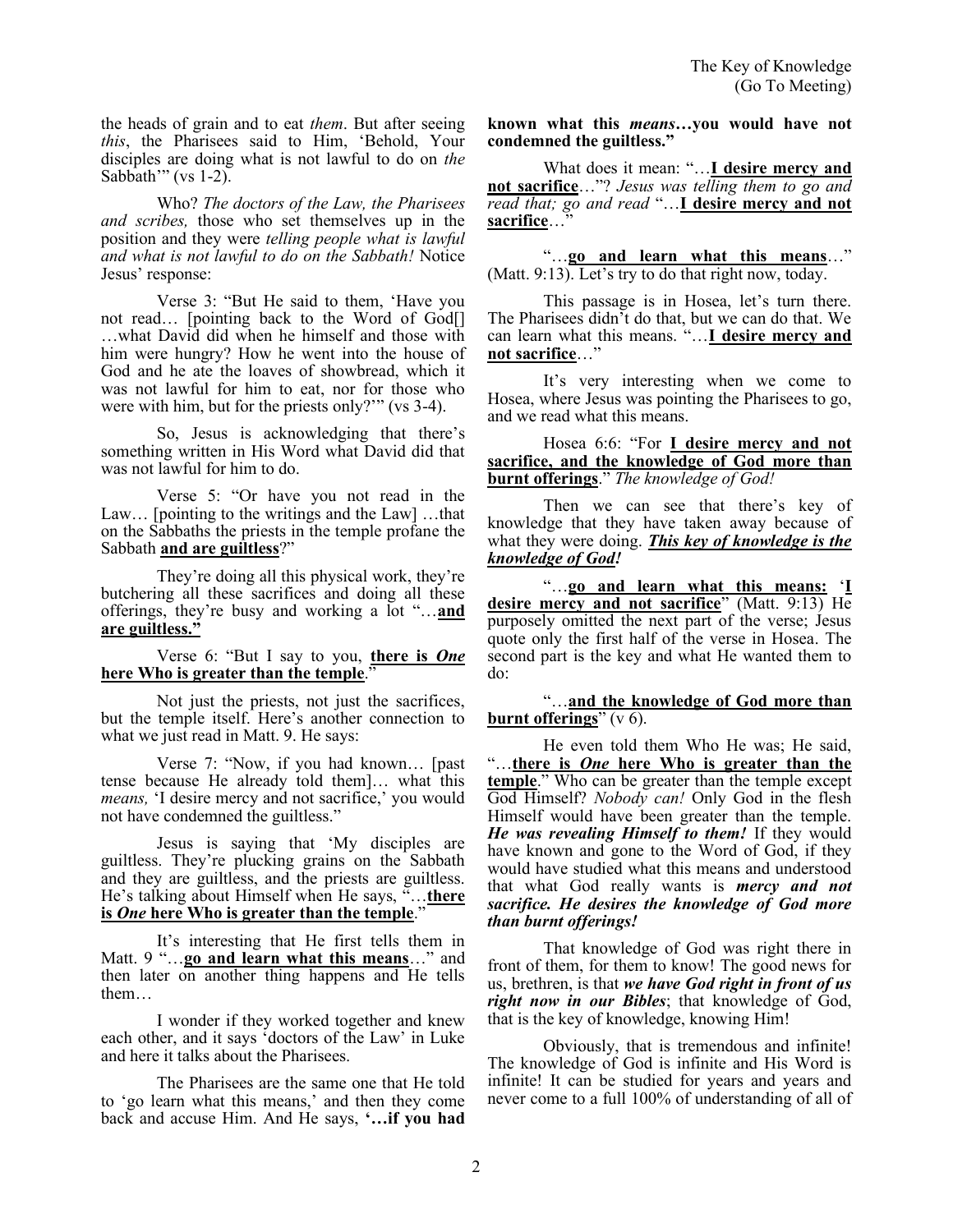it. But the knowledge of God is that *key of knowledge!*

- Why is the knowledge of God the key of knowledge?
- What were the Pharisees doing?
- What were the doctors of the Law doing?
- What were they doing that did not allow people to enter?

Jesus said, 'You do not enter yourselves, and you don't allow others to enter.'

• Why? *Because you're not knowing God! You're not coming to know God!*

#### *That is the key of knowledge, the knowledge of God!*

Once we understand a little bit more of this knowledge of God, we understand a little bit more what it really means to know God and have this key of knowledge, it's a relationship with God, not just the knowledge. It's knowing God.

It's our relationship with God; it's knowing God. That why it says, 'the knowledge of God'; it's:

- Do you know Me?
- Do I know you?

That's the most important thing in our lives! What we have is the precious opportunity to do exactly what Jesus Christ told these Pharisees to do.

I have to be honest with you, I grew up in the Churches of God since I was three years old, my father was baptized. But there is some part of that mentality that was inculcated to me personally since I was very young, of similar things about religion. To a certain extent—and I know we have all gone through some of this—it hampered our growth and development and knowledge. But it's part of the process; nothing catches God by surprise!

But when we come to understand that it is that personal intimate relationship with God that is the key of knowledge. That is the knowledge of the Lord, the knowledge of God. That's exactly what He desires. Then everything begins to make sense and things start to connect about:

- the Word of God
- the experiences that we had
- our trials and difficulties
- the future that God has for us
- the promises
- all of these wonderful things

*It is God Who is doing it!* This is an active relationship. That's exactly what He desires!

The book of Psalms is one of the books that most expresses the feelings of God in all kinds of different ways. The feelings of man and what this relationship is all about. The book that pictures that intimate level of what it is might be the book of Psalm as to what this really is, the heart of the matter. God says, 'David is a man after My own heart!' It does reflect that relationship and the purpose that God has for each and every one of us; to get to know Him in an intimate relationship!

That's one thing that Fred is always point us to. He's always pointing us to God. He says, 'Go to God and ask Him, you pray and study, because that is the key of knowledge. That's why Fred is enabling us to have that key of knowledge, to understand and have a deep personal relationship with God that matters. That is living and active in everything!

Psa. 139 really expresses a lot of what it really comes down to, this relationship.

Psalm 139:1: "O LORD, You have searched me and have known me. You know my sitting down and my rising up; You understand my thoughts afar off. You measure my going about and my lying down, and are acquainted with all my ways, for there is not a word on my tongue, but, lo, O LORD, You know it altogether" (vs 1-4).

- Do we believe this?
- Do we know?
- Do we believe with all heart that God knows everything that happens to us?

*Nothing catches God by surprise!* It all has a purpose and Rom. 8 says that it all works together!

- Do we believe this?
- Do we feel this?

Verse 5: "You have enclosed me behind and in front, and laid Your hand upon me. Such knowledge is too wonderful for me; it is high, I cannot attain unto it" (vs 5-6).

How can we attain to the Creator of the universe, the Creator of everything that there is has called us personally? Has not only called us, but He has created us from conception. He created us for a purpose; *He knew who we were from the womb!* It's amazing.

Verse 7: "Where shall I go from Your Spirit? Or where shall I flee from Your presence?"

When we understand that we cannot get away from God, and we don't want to get away from God. Jonah did, but we don't want that.

Verse 8: "If I go up into heaven, You are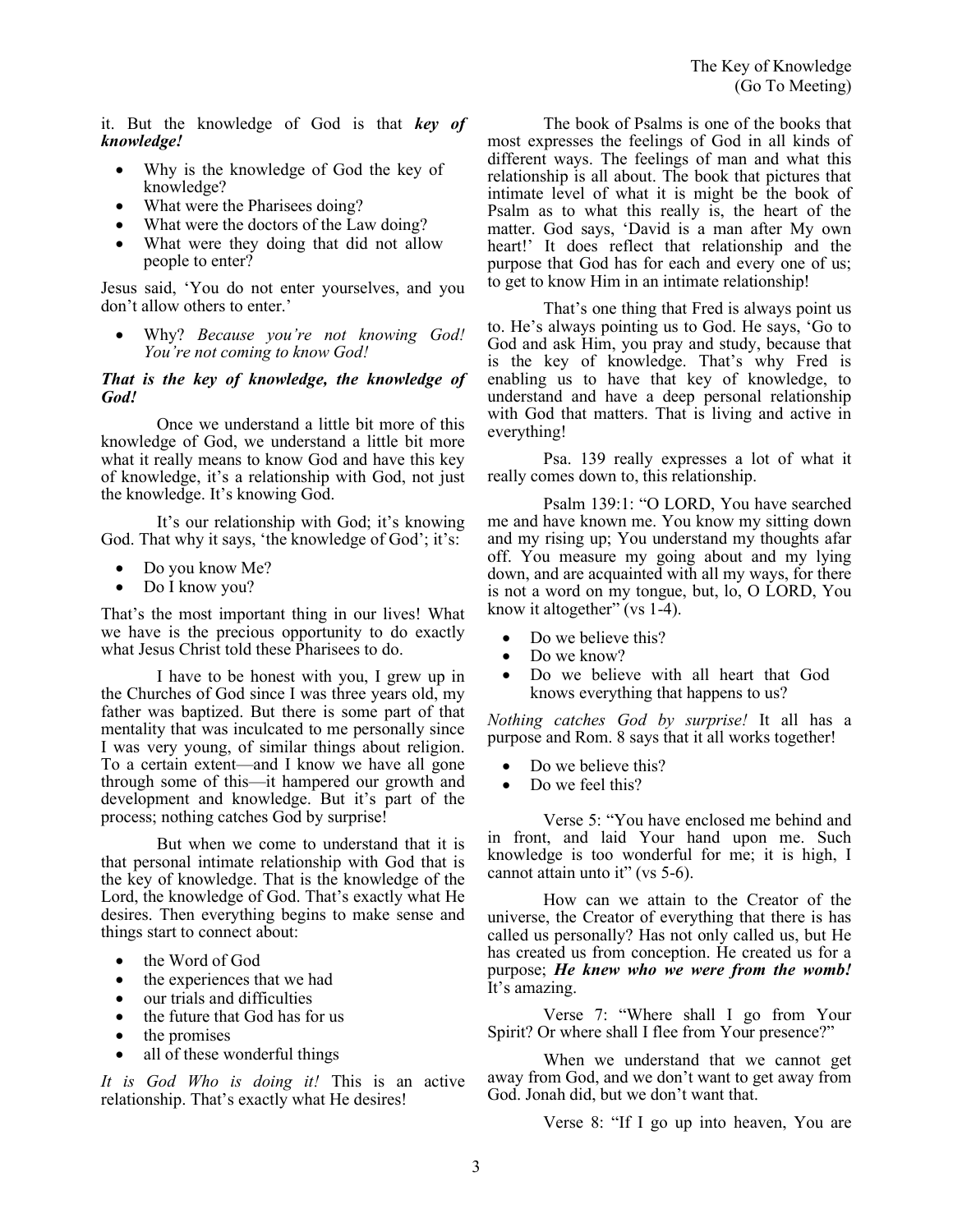there; if I make my bed in the grave, behold, You are there. If I take the wings of the morning and dwell in the farthest parts of the sea, even there Your hand shall lead me, and Your right hand shall hold me"  $(vs 8-10)$ .

This goes both ways; we cannot hide from God, but we don't want to. Even in the furthest most parts of the sea, He will hold us. *That's a promise!* It may not be written as a promise, but that's exactly what it is. "Even there Your hand shall lead me…" So, no matter what happens, no matter what circumstances happen in our lives:

- He is with us
- He will lead us
- He will guide us

#### *He holds us in the palm of His hands IF*—there is one condition—*we yield to Him, come to Him and seek Him with all our heart! IF we seek the knowledge of God with all of our heart, mind, soul and being!*

This is the key; this is exactly what Jesus was telling the doctors of the Law! They had taken away the key of knowledge!

So, the key of knowledge is for us to come to God and have that relationship as a father with a child. The father wants to teach the child, and the child comes to the father. We're being guided by Hi Word, guided by Jesus Christ by His Word when we study and pray. We are guided by the key of knowledge. God can and will reveal all of these things to us  $IF$  we come to Him!

#### It very interesting how God wrote. It says: Acts 17:28: "**For in Him we live and move and**  have our being...'

It's kind of like the first ten verses of Psa. 139, whether we like it or not, we are created in Him; He created us and we have His handprint all over us, because He made us, He fashioned us with His hands. He didn't speak us into existence like the rest of the creation. He fashioned us with His hands from the clay, each and every one of us. He did it with Adam and He carries through. It's automatic and it carries on through.

He fashioned us that way, and it's amazing when we understand that that relationship is really going to take our spiritual growth and development to the next level. It's only that relationship with God. It's throwing ourselves into His arms, and into the arms of our Lord Jesus Christ, our Master, to teach and guide us in everything. It's that relationship that enables it.

It's amazing when we think about it. How were the Ten Commandments written? *In such*  *general form,* Exo. 20, one-by-one. It says to keep the Sabbath Day and keep it Holy and it says you and your servants shall not work. And 'you shall not have any other gods before Me.'

- What does that mean?
- How do we apply that?

### *It's very general!*

You shall not take the name of the Lord your God in vain. It's very specific, but at the same time it's very general.

There is not a specific list of every single do and don't for the Sabbath Day. There are guidelines, for sure, and there are things like Isa. 58, not doing your own pleasure, not speaking your own words, not going about your business. There are enough guidelines, because God doesn't want us to worship Him in ignorance.

There's enough guidelines for us to know and understand the basic framework and the council, for example how to keep the Sabbath or how not to have any other gods before Him.

- What does that mean?
- What does that look like?
- What does it mean not to have any other gods before Him?
- What does it look like when we do have another god before us?

Temporarily, maybe, or in our mind or things that's He's working on in our heart and mind.

• What does that mean?

God wrote them general because He wasn't going to put a set of 'dos and don'ts' for every single aspect of life, because God says,

I want them to come to Me. Then I will guide<br>you personally, specifically, in your you personally, specifically, circumstances, where you are, based on everything that you are.

- the generalities are going to be the same
- the framework is going to be the same
- the commandments is the same
- the foundation is the same

But how that looks in your life, it's a matter of a personal relationship. The more we know Him, *the more we will*:

- fear Him
- obey Him
- love Him
- grow in that relationship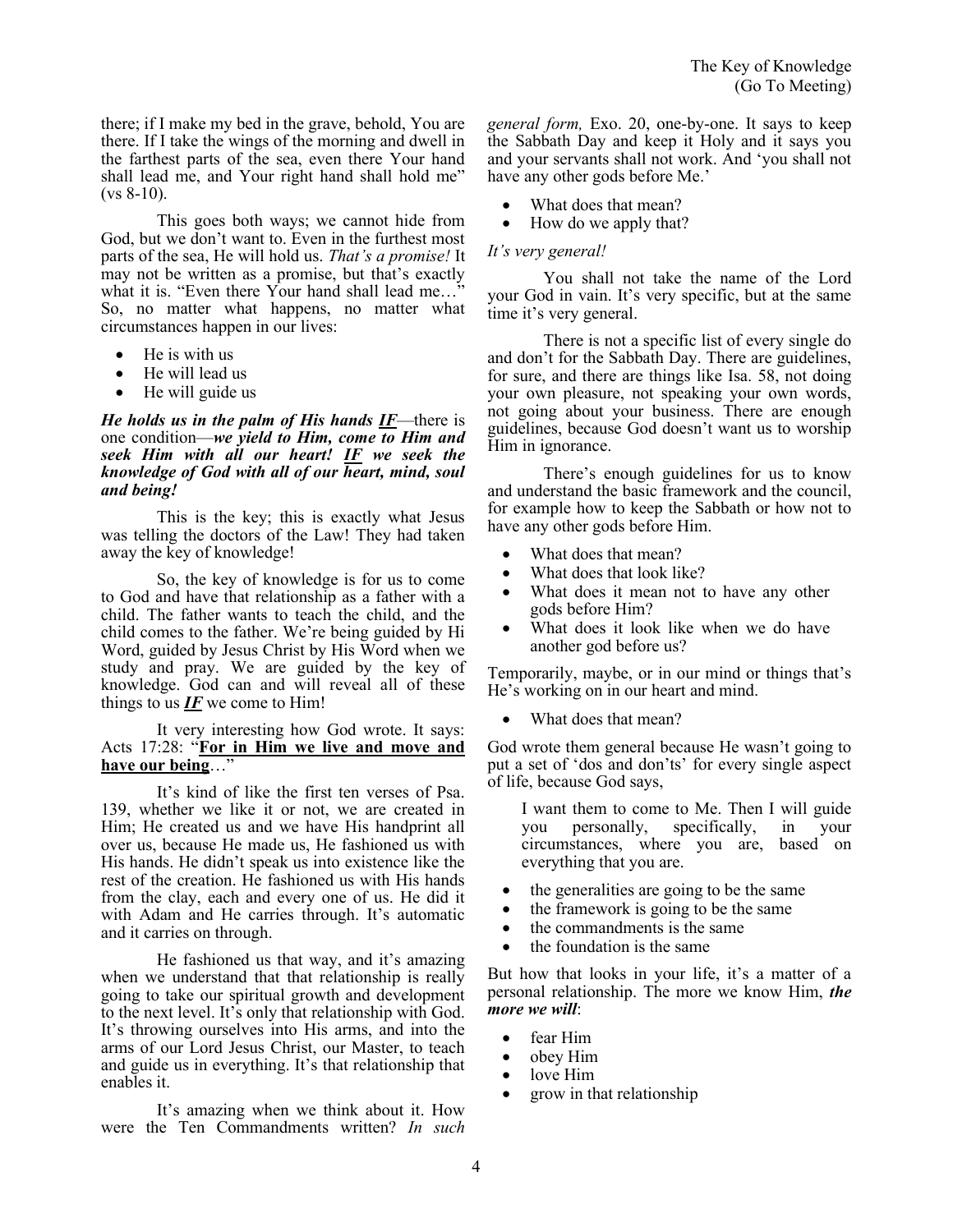#### *That's the key of knowledge, that relationship with God!*

That's why He sends them to Hosea 6:6 *and said*: "…"…**go and learn what this means**…" **and the knowledge of God**…" that's what He said, 'I'm One greater than the temple.' He said it many times in many different ways, that He was the Son of God. He said it many different times in many different ways so that they would come to know Him. That is the knowledge of God.

Have a relationship with Him and that's exactly what His disciples said. They had a relationship with Him, and many times they didn't understand Him. They didn't have the Holy Spirit *in* them, yet, but it was with them.

It's that relationship that opens up a whole new dimension, a whole new level in our relationship and in our growth and development that God wants us to have.

Steve was talking about how God is excited! He's excited about our development, just like we are excited about the development of our children: how they're growing, learning and change. We don't want them to grow, change and develop apart from us. We love them and we know that we are responsible for them:

- for their development
- teaching them
- loving them
- showing them how much we care

*so that they grow strong, confident and become everything that they can become!* Spiritually, it's the same for us. God is responsible for us. He will not leave us or forsake us if we come to Him.

Let's see something else about this *knowledge and this relationship!*

Psalm 14:4: "Have all the workers of iniquity no knowledge…?" *This is the truth, because there's no knowledge of God!* That's why He says:

My people are destroyed for lack of knowledge, because they don't know Me. They don't Who their Savior is, their Deliverer! They don't know Me!

They think they can do one thing or another thing, maybe if they cry out enough. Maybe I'll give them manna, maybe I'll give them meat, maybe I'll give them water.

They don't know Me! They don't know My power!

*That's what David is saying here in*:

Psalm 14:4: "Have all the workers of iniquity no knowledge, those who devour My people as men eat bread and do not call upon the LORD?"

That's what it's talking about, *the knowledge of the Lord!* That's what it's talking about the knowledge of the Lord! We're going to study a little bit about this knowledge in the context of relationship; we have to put everything in the context of this relationship with God, knowing and loving Him.

Psalm 19:1: "The heavens declare the glory of God… [if we want to know God, just look at the heavens] …and the firmament proclaims His handiwork." *This gives us part of the knowledge of God!*

Verse 2: "Day after day they pour forth speech, and night after night they reveal knowledge"—*the knowledge of God!*

- How did He do all that there us?
- How does He sustain life?
- How does He do that?
- How did He create the entire environment for us to dwell in?

*He has given us absolutely everything that there is for our sustenance!* 

Verse 3: "There is no speech nor language where their voice is not heard." *God has made Himself manifest to us, and all His creation!*

Verse 4: "Their line has gone out through all the earth and their words to the ends of the world. In them He has set a tabernacle for the sun, which is as a bridegroom coming out of his chamber, and rejoices as a strong man *set* to run a race… [run from east to west every day] …its going forth is from one end of heaven, and its circuit is to the other end. And there is **nothing** hidden from its heat" (vs 4-6).

Then He goes on and the point here is that all these things declare to us Who God is! They really tell us who He is and we have a little bit more knowledge of God.

Then it goes into the other verses and what is this perfect knowledge of God. We go from the physical to the spiritual, and that's the way that we learn and grow; that's the way that God has designed it. This Psalm tells it perfectly.

We first learn about the foundation, the basics, His Laws and all of these fundamental things. Then we continue to go on from there. We never leave this, obviously. This is the foundation! But:

Verse 7: "**The Law of the LORD is**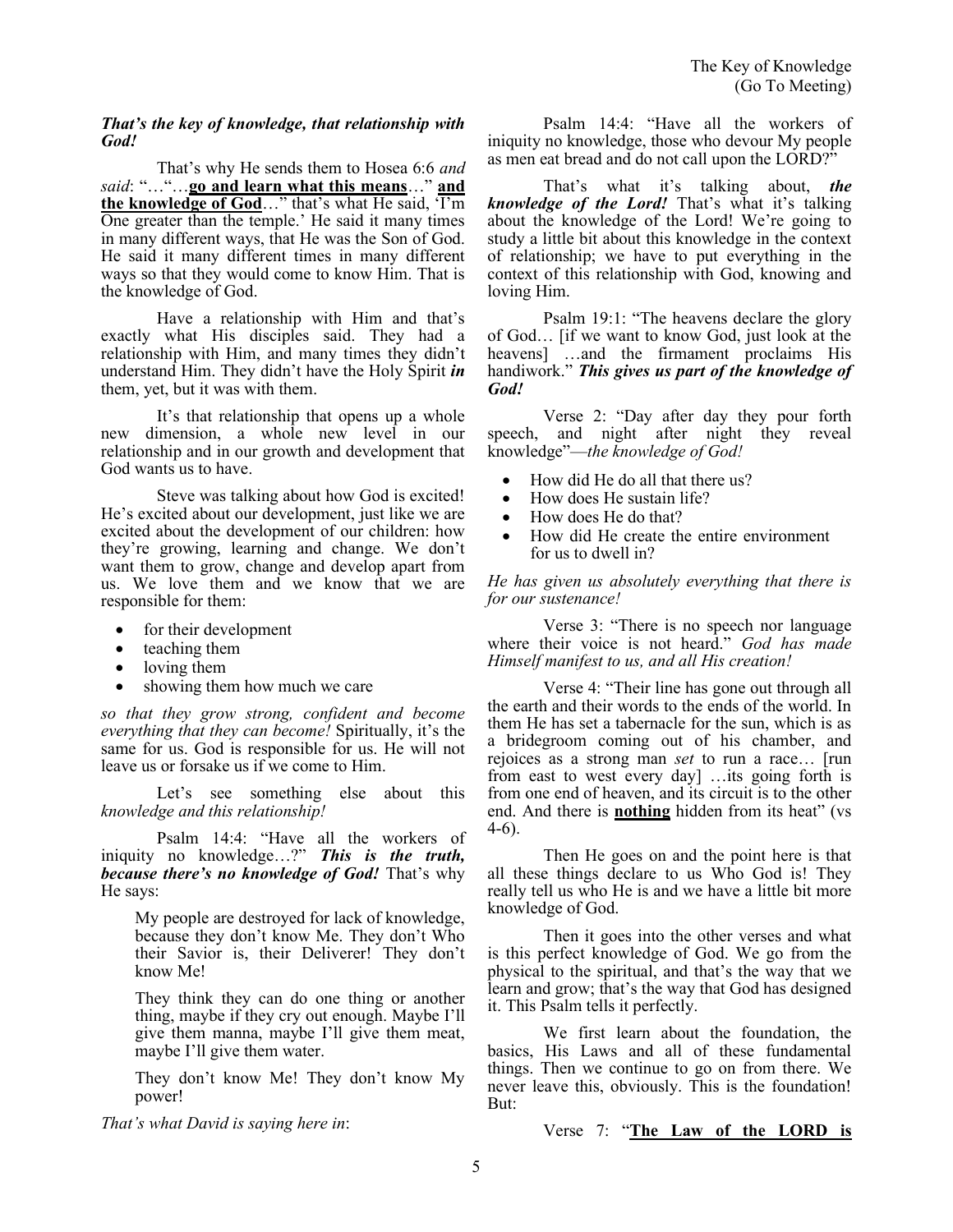**perfect**…" *We've seen the all the creation,* all the physical stuff, and now we start to see the spiritual:

#### "…**restoring the soul**…" (v 7). *God Himself is His Law!*

"…the testimony of the LORD is sure, making wise the simple. The precepts of the LORD are right, rejoicing the heart…" (vs 7-8)—*because we get to know Him!*

That's the reason they rejoice the heart. We get to know how He thinks. We get to know His thought processes, and His desire for everybody, if we think about it. His precepts are for us to love our neighbor as our selves:

- to be kind
- to not steal
- to give
	- to ultimately have His nature of:
		- $\checkmark$  giving instead of stealing<br> $\checkmark$  tell the truth instead of lyi
		- $\checkmark$  tell the truth instead of lying
		- $\checkmark$  honesty and up front with people
		- mercy

*That's why with mercy and truth, mercy always comes first!*

Verse 7: "…the testimony of the LORD is sure, **making wise the simple**."

Why? *Because wisdom is the knowledge of God! Wisdom is having the mind of Christ in us!*

Verse 8: "The precepts of the LORD are right, **rejoicing the heart**…"

That's one of the fruits of the Spirit, the second one right after love, which is the essence of what God is: *joy!*

"…the commandments of the LORD are pure, enlightening the eyes" (v 8)—*allowing us to see God for Who He is!* Having that knowledge, that knowledge, and that all the doctors of the Law try to take away. How did they try to take away? *They said,* 

Let's just come up with all the possible rules and regulations that we can about the Sabbath so that nobody ever breaks the Sabbath! We're going to take care of that! We're going to ensure that we put this --- and it's going to be full-proof if you take care of every single commandment written here. In fact we'll put little checkboxes on the left and just check the box and then you're good. You kept the Sabbath, congratulations! You kept it perfectly and didn't break it.

We'll have national security and we'll not be captive again; we will be a nation under God.

What have they just done? *They've taken away the key of knowledge!* They said:

There's no need to go to God, you can stay with us, listen to us and we'll tell you what to do. You obey and you're good.

#### *They've taken away exactly what God's desire was!* That's why He said:

Woe to you! You're preventing those who enter, and you yourselves do not enter, because all you're busy with is putting all these laws and regulations.

How many of us have been in churches of the world, and sometimes even in the Churches of God where all we're busy with is physical stuff.

We're not going to God when were all busy with all of these things. It's time for us to go to God! It's been said through many messages recently that this is the time. All of this stuff that is going around, this is the time to go on our knees and come to the Word of God. We have nowhere else to go. He is our Tower of Refuge; He is our strong tower. There's nobody like Him!

It's the perfect time, brethren, to come to God! He knows that our nature is that unless we are afflicted we don't come to Him. We are being afflicted and oppressed right now, absolutely:

- by governments
- by corporations
- by all kinds of things and people

*We are!* It's just what it is! But God means it for good, because everything works together for good. *What He wants for us, brethren, is to go to Him, seeking Him, seeking God Himself in a relationship!* That's exactly what He wants.

That's why it was so damnable what they were doing, putting all these sets of rules and dos and don'ts.

Sometimes it's our nature: 'just tell me, show me.' Instead of coming to God, sometimes we go to people. In the beginning, it's fine, when we're new to the Truth and in the Church. That's fine! That's fine to help one another and encourage one another and share with one another the things that we're learning. *But ultimately it's all about coming to God!*

That's what it's all about. That each one of us can grow and develop in our relationship with God enough so that we have that relationship and we know that we know Him. We know that He loves us and we see His work in our lives. Then we can continue to grow, because that's exactly what God meant. He said,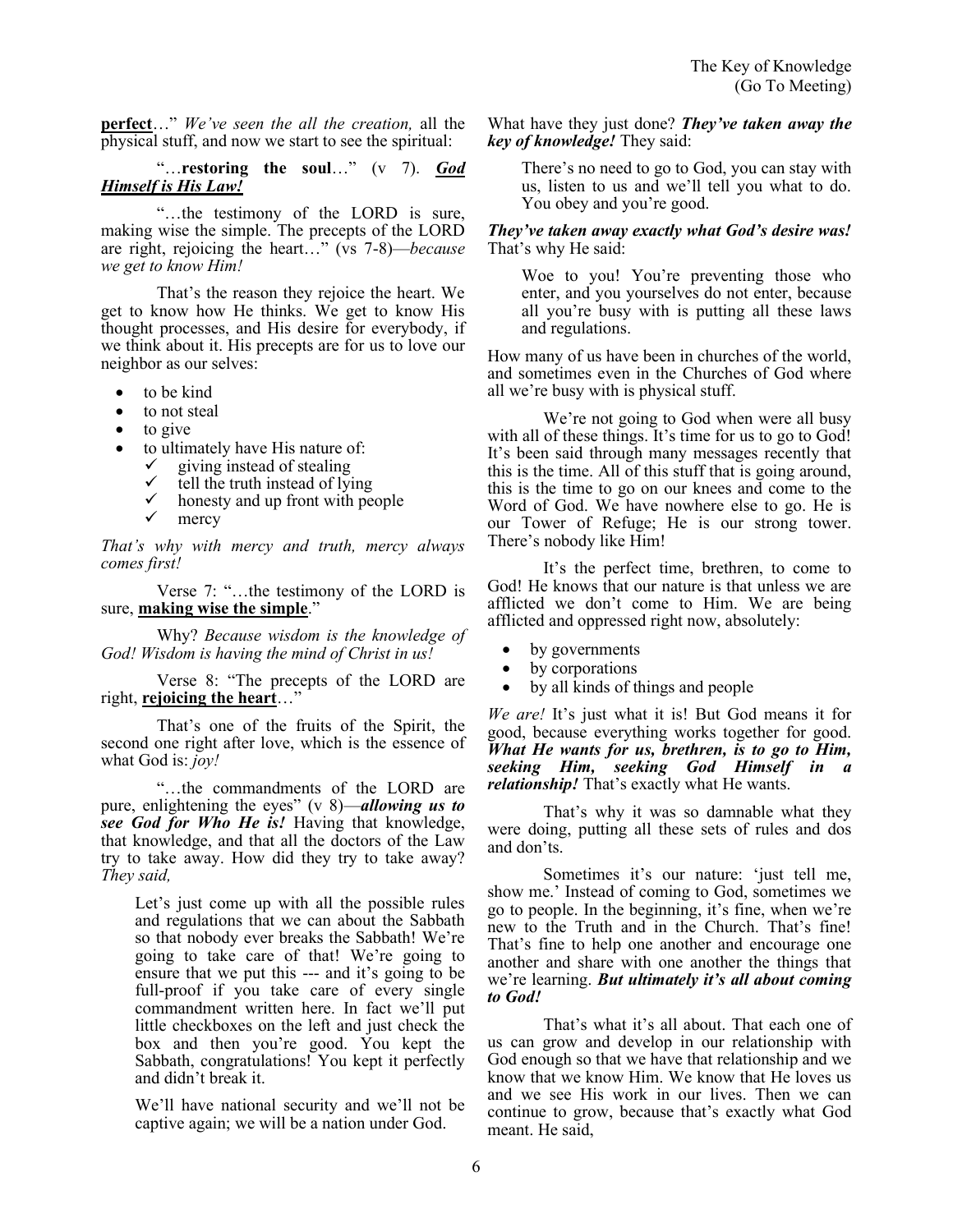I'm going to write My Laws general enough so that they come to Me. So they have a relationship with Me. Then I will guide them. I will show them the wondrous things out of My Law.'

#### *Just like David prayed in Psa. 119; he said*:

Show me, God; show me, Lord, wondrous things. Open my eyes that I may see wondrous things out of Your Law!

#### *Just like here! All of these wonderful things!*

Verse 9: "The fear of the LORD is clean, enduring forever; the judgments of the LORD are true and righteous altogether." *Those are the wondrous things out of His Law!* 

Verse 10: "More to be desired than gold, yea, much fine gold; sweeter also than honey and the honeycomb."

There is nothing better than the knowledge of Holy One! Nothing better than knowing our Creator; knowing that we are in His heart, because we love Him!. It's true! Know that He is in our heart and that Jesus Christ dwells in our heart! That's exactly what He said:

- ➢ John 15—'Dwell in Me and I in you.'
- ➢ John 14—'We will come and make Our abode in you, and with you.'

#### *That's the promise; that's what They said!*

This is not an allegory, this is not nice speech; *this is reality! They made us to have Their Holy Spirit!* They made us to dwell in us! That's what They made us for; that's our purpose! That's exactly what They want. That's why They're more desire to me than fine gold and sweeter than honey in the honeycomb. Why? *Because They created everything there is!* What They are offering is not gold, silver, riches and all that. That stuff is nice, but it never fills anyone. Those are just things!

God Himself fills us! When we have God, we have everything; everything that we can desire. That's why 'David said, 'You [God] are my portion. The only thing that I desire. There's nothing more on the earth.'

Prov. 2 also talks about knowledge, and the knowledge of God in the context of relationship. That's what it's all about! *That's the key of knowledge!* This is what God wants! This is in relationship; this is why He put it this way. We understand that He inspired—probably David—to tell these words to Solomon, and then Solomon wrote them in the Psalms. But this is God's Father also to us:

Proverbs 2:1: My son, **if** you will receive my words… [the Word is Jesus Christ; we receive His words] …and treasure up my commandments within you." *It's foundational; it starts with the commandments!*

- that's the foundation
- that's how we start
- that's what He calls us into

*Into a relationship with Him in covenant*:

- through His laws
- through the rules that He has determined

*General enough so that He can teach us as specific individually!*

"…treasure up my commandments within you, so that you **incline your ear to wisdom**… [this is the relationship] …and apply your heart to understanding" (vs 1-2).

- Understanding what?
- Understanding Who?
	- ✓ Understanding God Himself!
	- Understanding the work that He's carrying out in our lives!

*So that we're not walking blindly and in fear, knowing and understanding that He has plan and purpose for us!*

Verse 3: "Yea, if you **cry after knowledge**  *and* **lift up your voice for understanding**."

Lord, I don't know why these things are happening! But You know! Show me, comfort me, and If I'm not to know right now, please just give me comfort, mercy and peace.

Verse 4: "If you seek her as silver and search *for* her as for hidden treasures."

"…cry after knowledge…" (v 3)—*the knowledge of God!* Not just the knowledge of things that are happening in our lives, but the knowledge of God.

- How are You?
- What are you doing in my life?
- What is Your purpose?
- What are you working?
- What are my abilities?
- What are the things that you want to develop?
- What are my weaknesses?
- What are the things that You want to get rid of in me?

*We can't get rid of anything of ourselves!* We know that there's nothing good in us; that every single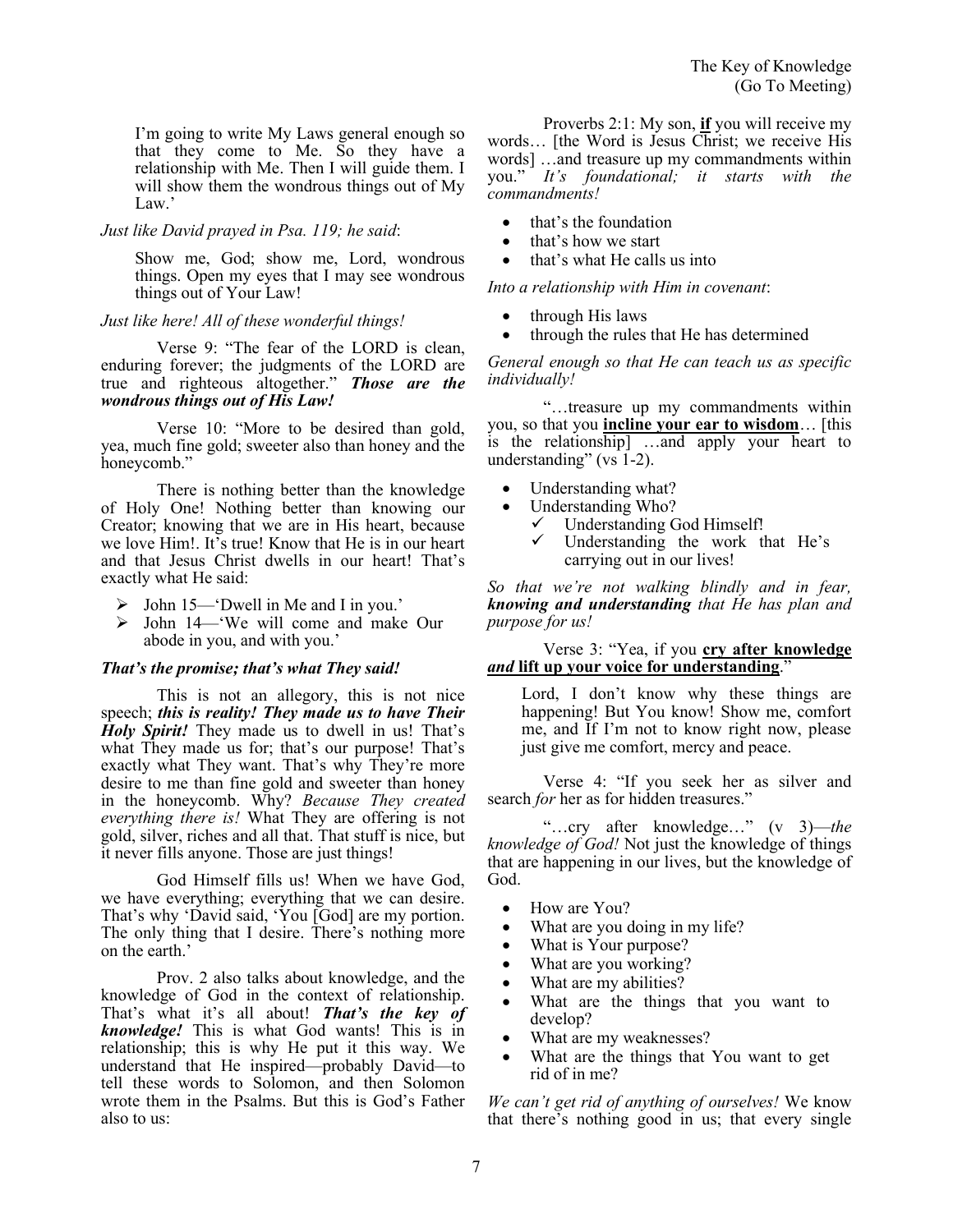thing that is good comes from God. There is no good in us, except what God has put in us, and that is the true goodness. That's exactly what this relationship is all about.

Verse 4: "**If** you seek her as silver and search *for* her as for hidden treasures,"

If we knew that there was a treasure in our backyard buried somewhere, and we knew for a fact that there is:

- Wouldn't we spend all our time digging for that?
- Wouldn't it consume us?
- Wouldn't it be like something that drives us?

*That's exactly what God is saying here. It's like the knowledge of God!* That's exactly what it should be like for us. To seek for that knowledge and understanding in constant prayer. That's why all the people of God pray all the time.

We have the example of Daniel, three times a day they came to God often, because they knew it's about a relationship. It is about God Himself. And this is what will happen:

Verse 5: "**Then** you shall understand the fear of the LORD and find the knowledge of God."

*This is God telling us in* v 1: "My son… [and daughter] …**if you will receive my words and treasure up my commandments within you**."

Do we love the Word of God, brethren! If we do that is the most important thing and what's going to give us *the understanding and the true fear of the Lord, and find the knowledge of God, getting to know Him as we come to Him!* That's the key of knowledge! That is exactly what He's talking about here.

Verse 6: "For the LORD gives wisdom; **out of His mouth** *comes* **knowledge and understanding**." *The knowledge of God from His own mouth it comes!*

He can reveal it to us, because we not only have His Word, we have the Holy Spirit to be able to understand His Word, to be able to understand His feelings. Sometimes the emotional part and component of it doesn't come unless He gives us more of that Holy Spirit so that we can really see Him for Who He is. That's what it's all about! That's exactly what it's all about! "…**out of His mouth** *comes* **knowledge and understanding**."

Proverbs 1:4--*this is the purpose of the Proverbs*: "**To give prudence to the simple, knowledge**… [the knowledge of God] …and discretion to the young man." *That's the purpose of Proverbs!* That's what we are to seek.

Proverbs 8:4—*this is Wisdom calling, God Himself*: "To you, O men, I call; and my voice *is* to the sons of men. O you simple ones, understand wisdom; and, you fools, be of an understanding heart. Hear; for I will speak of excellent things; and the opening of my lips *shall be* **right things**" (vs 4- 6). *This is going to tell us more about God!* 

Verse 7: "For my **mouth shall speak truth**…"

Isn't it amazing how He connects? Jesus Christ said, 'I am the Way, the Truth and the Life.' *The mouth of Wisdom shall speak truth!* Basically speaking of Jesus Christ and Who He is, the whole person: *'the stature and measure of the fullness.'*  That's exactly what that is.

"…and wickedness is an abomination to my lips' (v 7). *That's the beginning!* You have to hate wickedness, *because God has determined what is righteousness!*

He also says in Psa/ 134, 'Taste and see that the Lord is good!' *and* 'all His commandments are good, sweeter than honey.'

Verse 8: "All the words of my mouth *are* in righteousness; there is nothing twisted or perverse in them. They *are* all plain to him who understands…" (vs 8-9)—*the one who is seeking God, because only God can give understanding!*

- No man can!
- No religion can!

*There's not a set of dos and don'ts!* For every single thing, we have to come God! We want to come to God. He wants us to come to Him. It's all about developing that relationship:

- in His Law
- in His righteousness
- in His love and compassion
- in His understanding His nature

#### *That's what He really wants!*

"…and right to those **who find knowledge**" (v 9)—*because we're seeking Him! Seeking that knowledge of Him!*

Verse 10: "**Receive my instruction** and not silver, and **knowledge** rather than choice gold… [the knowledge of the Holy One] …for wisdom *is* better than rubies, and **all the things that may be desired are not to be compared to it"** (vs 10-11).

We're fools if compare them to it. There is *nothing, nothing* like the promises that God has for us. There is nothing like God Himself, His mind and His love and heart. It just 'blows our mind' when we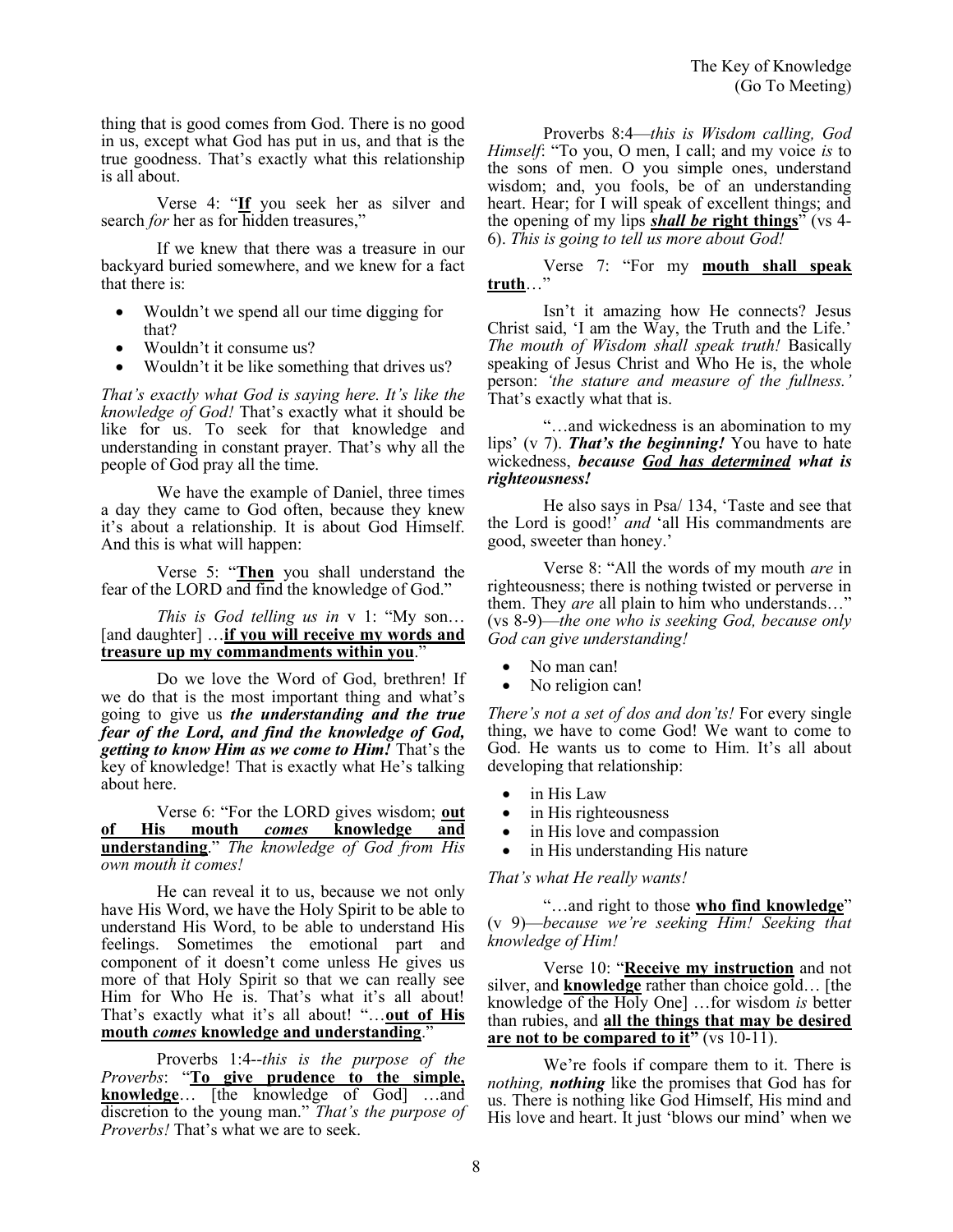really think about it, that that's His very nature that He wants to give to us. *Nothing to be compared with it!*

Verse 12: "I, wisdom, dwell with prudence, and find out knowledge and discretion"—*the knowledge of God!*

And it tells us specifically what to do; v 13: "The fear of the LORD *is* to **hate evil**…" *That's why He starts with the Law,* because we first have to know what evil is.

"…**I hate pride**…"(v 13)—*the root of the evil!* Pride is the root of the evil. That was the very first sin. That was the sin of Satan! *Pride!* 'I will ascend, and I am this and that, and I will ascend and be like the Most High!'

"…I hate pride and arrogance…" (v 13). *Very clearly stated here how it starts*: *By the fear of the Lord hating evil, understanding that evil comes from pride and arrogance!* 

"…and the evil way, and the perverse mouth" (v 13). *But it starts with pride and arrogance!* Then He continues that with evil deeds and ways.

Then the perverse mouth, because then it becomes what's in the heart. *'Out of the abundance of the heart the mouth speaks.'*

This is also lining out exactly what is the root of the problems: pride and arrogance, which leads to evil ways, evil deeds that we do. Then the perverse mouth that is speaking out of a perverse heart, which we know we have a deceitful heart.

That's the fear of the Lord, to hate evil and abhor ourselves, to really abhor what we are by nature. It's not good what we are, *but what is good is God and what He wants to do and is doing in our lives!*

We better believe it! That's what He has called us to!

Proverbs 9:10: "**The fear of the LORD** *is* **the beginning of wisdom; and the knowledge of the Holy** *is* **understanding.**" *Tie in what we saw in Hosea 6!*

That's what's going to lead us. It's going lead us to mercy and not sacrifice. It's going to lead us to be a merciful person to be merciful like God is merciful. That's why it says, 'I desire mercy and not sacrifice.'

He wants us to have the knowledge of God. That's exactly what He desires for us. **"…the knowledge of the Holy** *is* **understanding."** *That's the definition of understanding! Knowledge of the* 

#### *Holy, our heavenly Father and our Lord Jesus Christ!*

That's what this is all about! As we have heard many times, we know it, *it's not a 'religion'! It's a way of life! It's a relationship! It's based on a relationship with God!*

- that is the key of knowledge
- that is how we enter
- that is why Jesus was so upset with the doctors of the Law

#### *That's all they were doing*: *Checkboxes! Lists! Trying to earn salvation by yourself apart from God!*

God said, 'No! I set it this way, I set it in motion this way so that you do it. Even the commandments of the Feasts. Many other things are general, even when He expounded upon them and magnified that Law. He said it was in the mind and heart. He didn't expound it, because there is no such thing. *His Law is infinite!*

Even what the Pharisees and doctors of the Law and the Talmud and Judaism… it still falls short! There are thousands of regulations, and they still fall short of the goal! *His Law is spiritual and it's infinite, and it's all about a relationship with God!*

Proverbs 12:1: "**Whoever loves instruction loves knowledge,** but he who hates correction *is* **stupid**."

- Who corrects us?
- Who teaches us knowledge?

*The Bible says that it is God!* In one of the Psalms it says, 'Shall He not correct? shall He not teach?' Shall we not know He Who teaches knowledge to men? It says: "**Whoever loves instruction loves knowledge…"**

- *IF* we love the instruction of God
- IF we learn the lessons of the things that we do wrong
- *IF* we learn the lessons of the things that happen to us
- *IF* we love that instruction:
- What am I supposed to learn, Father?
- What am I supposed to learn, Lord?

*IF* we do that, that's the knowledge that we're increasing that relationship, we're enhancing that relationship. He's getting to know us and we're getting to know Him, because that's what it's all about. *That's the key of knowledge!*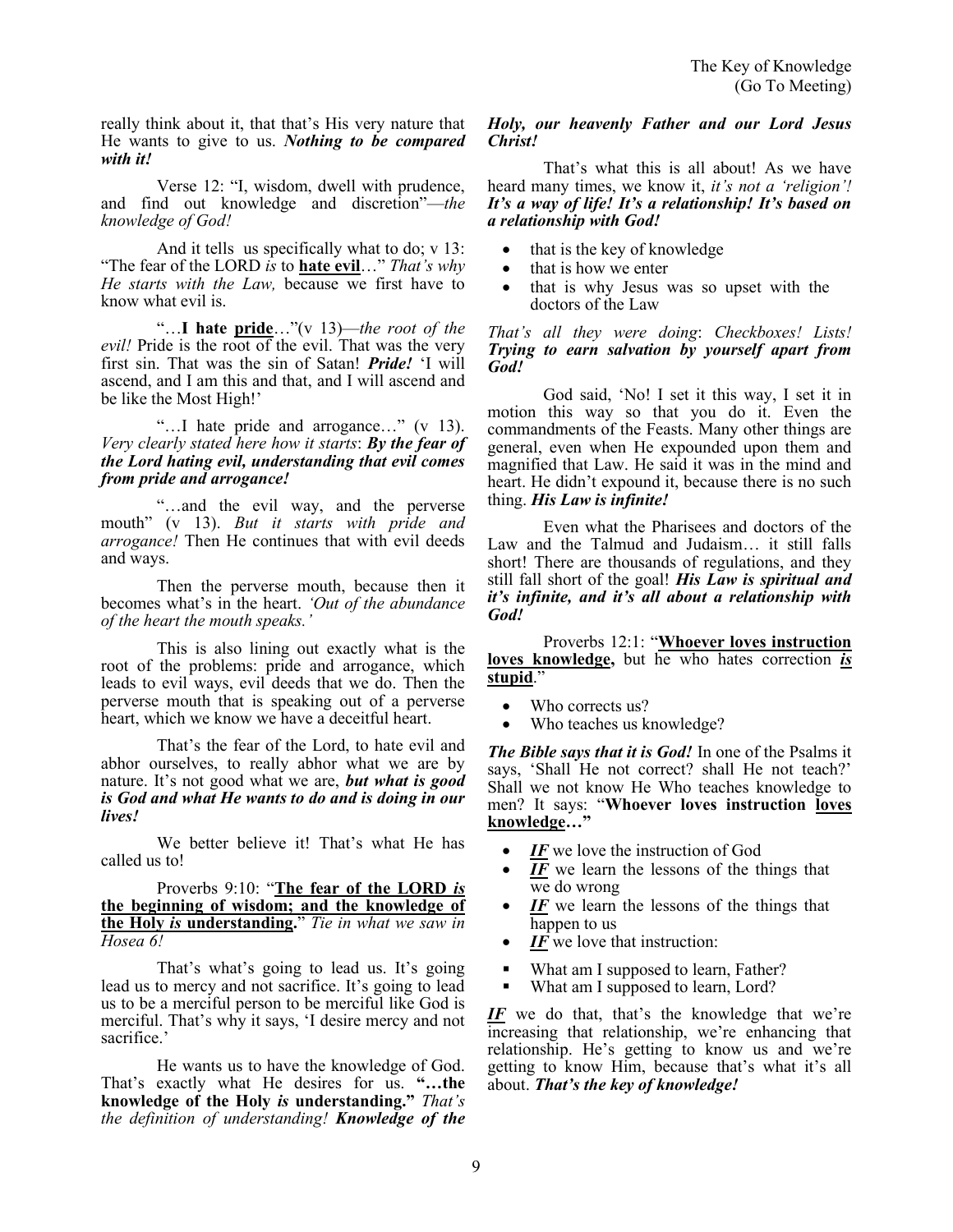## "…**but he who hates correction** *is* **stupid."**

*But if we take correction the way that God means it, then we're wise!*

- He will instruct us
- He will guide us
- He will get all those lessons out

#### Proverbs 13:16: "**Every prudent** *man* **deals with knowledge,** but a fool lays open *his* folly."

Prudent means *before it happens!* Having prudence *is perceiving what's coming!* Now is the time to be prudent! To be prudent means *to go to God now!* That's what we need to do! We need to continue to go to God in our relationship, *seeking Him, seeking the person, not just the blessings, not just relief!* That too, that is good, and He wants us to pour out our heart to Him, that's part of it. *But seeking Him, His very person and nature in our heart and mind!* 

As we do that, He will provide plenty of opportunities. We always have an opportunity to go on our knees before God and do this. To be prudent and filled with knowledge:

Father, show Yourself to me! Lord, teach me Who You are and how You are, and who I am and what You want me to become! Teach me that!

"…but a fool lays open *his* folly."

- it's about coming to God
- it's about that relationship

Psalm 94:10: "He who chastens the nations, shall He not correct? He who teaches man knowledge, **shall not He know?**"

Who is it that teaches knowledge? *The Lord God! Jesus Christ and God the Father!* They teach man knowledge. They want to teach us knowledge!

Verse 11: "The LORD knows the thoughts of man, that they are vanity." *But They want us to not have vain thoughts!* That want us to have our thoughts on Them!

Verse 12: "Blessed is the man whom You chasten, O LORD to teach him out of Your Law."

We are all blessed! We are so very blessed! We see all the prayer requests that come and all the trials and tribulations that we're all going through. Those are blessings, because that's part of the chastening of the Lord, to teach us out of His Law. That's what He is doing! That's exactly what He's doing; these are blessings!

We're all going through trials and tribulations and they are blessings so that He may

teach us and prepare us, because this is not about time. This is about being ready for His Kingdom *spiritually.* 

How are we going to be ready? *By knowing God! That's the key of knowledge!* By having *a deep, profound, meaningful, active, living relationship with God!* That's what it's all about, brethren; *that is the key of knowledge!*

There is so much in the Proverbs and Psalm—and throughout the Bible—about the knowledge of God. That's what it's all about. It's about our relationship.

Proverbs 21:11: "When the scorner is punished, the simple is made wise; and when the wise is instructed…"

We are the wise, to one degree or another we have some level of wisdom, because God has given us that. He has opened our eyes and we are getting wise. That's the process that we're all in. All of us have wisdom, because we know God! To what degree? *That's an independent individual thing!* But we all have wisdom. That's why these verses apply to all of us.

"…and **when the wise is instructed he receives knowledge**" (v 11). *We see a little bit more about God in that instruction! It's both instruction and correction and through both of them we receive knowledge!*

- through the trials
- through the afflictions
- through the joys
- through the successes
- through the deliverance

#### *There are many times when God delivers us!*'

The Book of Remembrance and all of those memories and things; that's what we have to do. We have to do this. We have to encourage one another knowing that we are receiving knowledge of God. That's what we have to desire!

*Our part is to yield to Him!* To come to Him and say, 'Can you please teach me? Show me what to do.'

Whatever you do, we are His servants and we've signed up for this. We all made a covenant at baptism; we've pledged our lives! That is set in stone! That is done! Now we come to Him and ask Him with boldness:

Teach me! Show me! I love You! And You love me! Teach me! I want to walk together with You!

That's what it's all about, walking together with